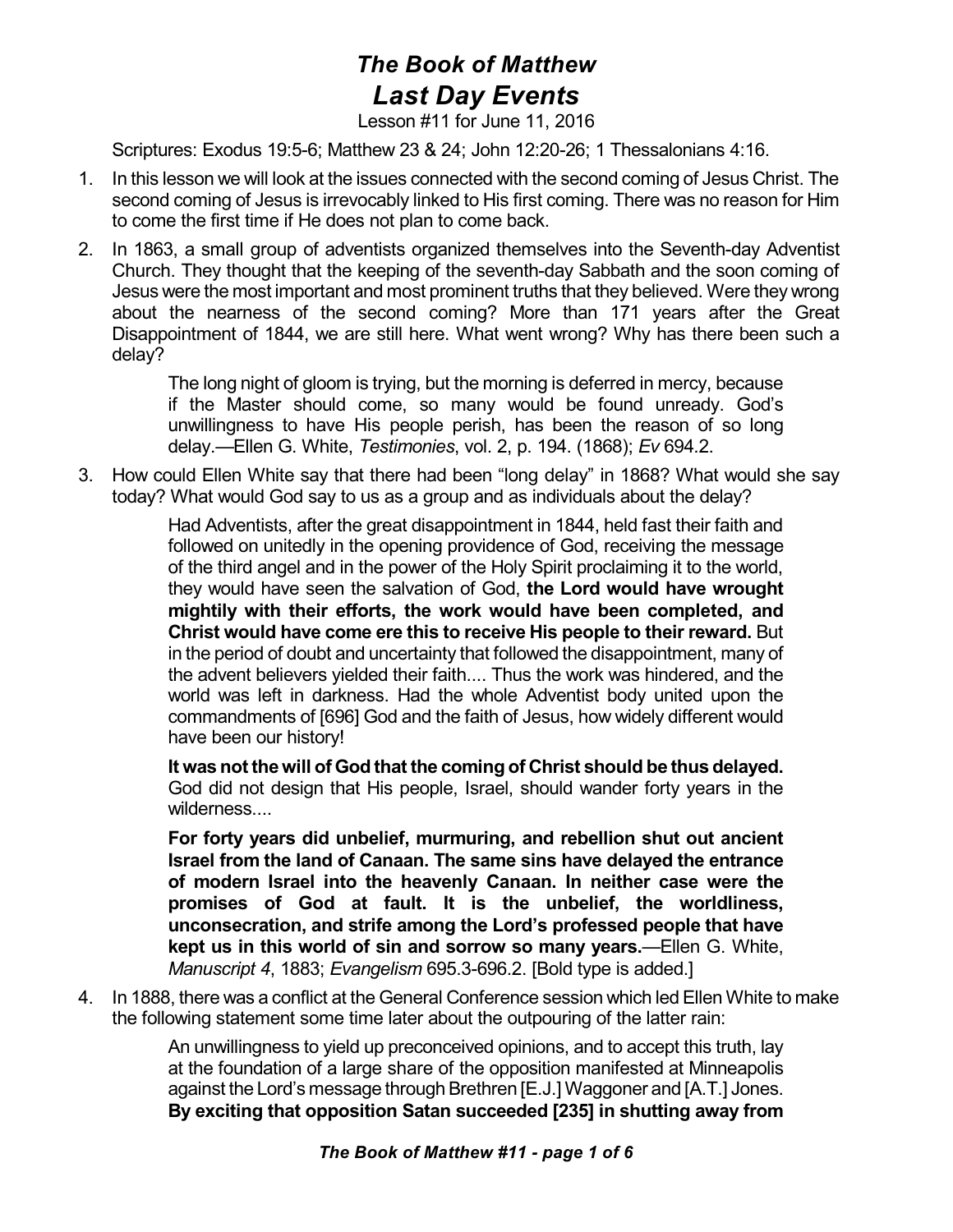**our people, in a great measure, the special power of the Holy Spirit that God longed to impart to them. The enemy prevented them from obtaining that efficiency which might have been theirs in carrying the truth to the world, as the apostles proclaimed it after the day of Pentecost. The light that is to lighten the whole earth with its glory was resisted, and by the action of our own brethren has been in a great degree kept away from the world.**—Ellen G. White, *Selected Messages*, bk. 1, 234.6-235.0. [Bold type is added; content in brackets is present in the original.]

- 5. How do you feel about the delay in the second coming? Why do you think there has been a delay? Some of us can remember generations past who have stated with great conviction that they thought Jesus would come in their day. But, He has not yet come. Why is that?
- 6. For whatever reason, delay seems very often to be part of God's plan. Think about Joseph, Abraham and Sarah, Caleb and Joshua, etc.
- 7. In light of all of these issues, let us take a careful look at what Jesus said as recorded in Matthew 23 and 24 about the Jewish leaders in His day and then about the destruction of Jerusalem and His second coming.
- 8. God had chosen the children of Israel to be His special people. His friends Abraham, Isaac, and Jacob had been promised the land of Canaan as the future home of their descendants. At the time of the exodus while camped at the foot of Mount Sinai, they received a message from God which said:
	- Exodus 19:5-7 (GNB): <sup>5</sup> "Now, if you will obey me and keep my covenant, you will be my own people. The whole earth is mine, but you will be my chosen people, 6a people dedicated to me alone, and you will serve me as priests." <sup>7</sup>So Moses went down and called the leaders of the people together and told them everything that the LORD had commanded him.
- 9. Unfortunately, over the next 40 years, they rebelled again and again until, finally, God was forced to say that He was not taking them into the land of Canaan because they deserved it, but rather, because He had promised it to their ancestors (Exodus 32:13; Deuteronomy 9:5; 10:15; 11:9) and fulfilling that promise was necessary to uphold His Own reputation. (Exodus 32:11-12; Numbers 14:13-19; Deuteronomy 9:28-29) Unfortunately, the children of Israel did not follow through on their covenant with God.
	- 2 Kings 21:9-11 (GNB): <sup>9</sup>But the people of Judah did not obey the LORD, and Manasseh led them to commit **even greater sins than those committed by the nations whom the LORD had driven out of the land as his people** advanced.<sup>10</sup> Through his servants the prophets the LORD said, <sup>11</sup> "King Manasseh has done these disgusting things, **things far worse than what the Canaanites did**; and with his idols he has led the people of Judah into sin." [Bold type is added.]
- 10. Second Kings 17:7-23 tells us that the northern kingdom of Israel did just about everything that one could possibly imagine to rebel against God, and they were taken into captivity by the Assyrians and never heard from again. Judah did even worse, and God "sent" them into Babylonian captivity. Seventy years later as prophesied by Jeremiah, Cyrus allowed Jews to return to Jerusalem; but, only a handful left with Zerubabbel.
- 11. About 80 to 90 years later, Ezra and Nehemiah arrived in Jerusalem with a determination to straighten things out. The result was what we now know about in Jesus's day as the Pharisees and the Sadducees. They were so busy carrying out their religious duties that they did not have time to even think about what they were doing! Could we make the same mistake? If we join the Seventh-day Adventist Church and comfortably ride along on the Adventist "bus," will that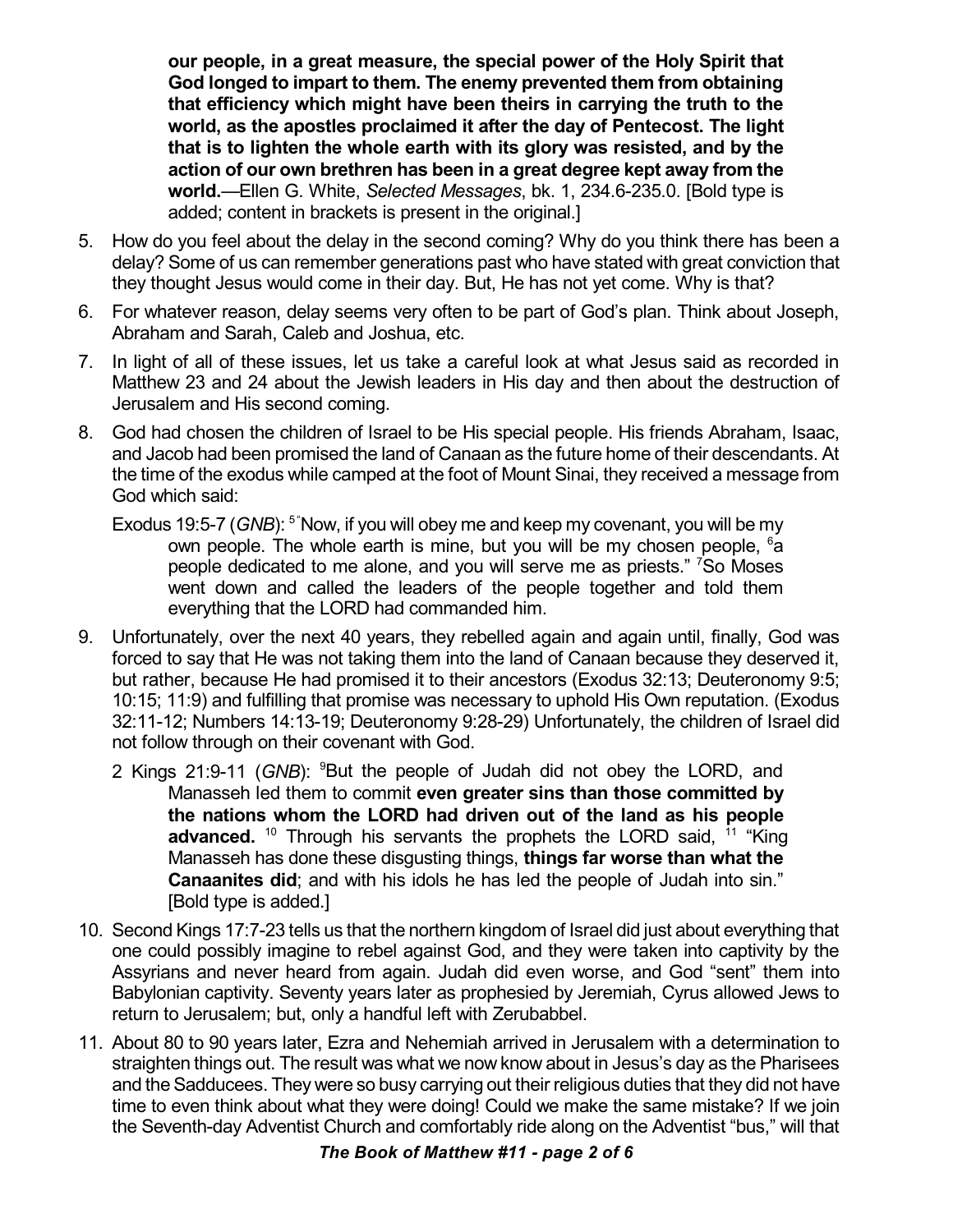guarantee us a place in heaven?

- 12. Matthew 23 is a terrible diatribe against the Jewish leaders. Finally, in Matthew 23:38, Jesus had to say: "Your house is left to you desolate." When Jesus left the temple, it was no longer His Father's house.
- 13. There is an interesting statement in Matthew 23:35 that raises questions about our understanding of inspiration.
	- 2 Chronicles 24:20-21 (GNB): <sup>20</sup>Then the spirit of God took control of **Zechariah son of Jehoiada** the priest. He stood where the people could see him and called out, "The Lord God asks why you have disobeyed his commands and are bringing disaster on yourselves! You abandoned him, so he has abandoned you!" <sup>21</sup>**King Joash joined in a conspiracy against Zechariah, and on the king's orders the people stoned Zechariah in the temple courtyard.** [This took place around the year 800 B.C.]
	- Zechariah 1:1 (*GNB*): In the eighth month of the second year that Darius was emperor of Persia, the LORD gave this message to the prophet **Zechariah, the son of Berechiah** and grandson of Iddo. [He began his ministry in 520/519 B.C.] [Bold type and content in brackets are added.]
- 14. Notice that it was not Zechariah son of Berechiah that was stoned to death; but rather, it was Zechariah son of Jehoiada! Matthew made a mistake! Does that bother you?
- 15. In the Hebrew Bible, 2 Chronicles is placed at the end of the Bible. (The Jews do not recognize the New Testament, of course.) So, when Jesus mentioned Abel from Genesis and Zechariah from 2 Chronicles, He was including all of biblical history, and He was recognizing that there was already a kind of "order" in the books of the Old Testament. Remember that they still were using scrolls. The kind of books we use had not been invented yet. We are not going to throw Matthew out because he made a small historical error. Matthew was human like the rest of us. Some people want to reject Ellen White because on one occasion she gave the wrong number of rooms in a hospital. Ellen White was also human.
- 16. As we know, a great transition was about to take place in God's relationship with the human family. No longer were the Jews His select, chosen people. After Jesus died and rose again, going back to heaven, the disciples began to understand the mission He had assigned to them; and they preached those incredible sermons at Pentecost and other times. The family of God expanded to include all who responded to His call, including Gentiles. (Read Acts 11:19-21.)
- 17. Read John 12:20-26. Some Greeks came from the west, requesting to see Jesus. They approached Philip who went to Andrew; together, they took the Greeks to Jesus. Jesus saw that as a foretaste of the spread of the gospel to the Gentiles. It is interesting to note that wise men came from the east to celebrate His birth; and then, Greeks came from the west just before His death. Jesus always meant to appeal to the entire world.
- 18. Read Matthew 24:1-14. In these verses Jesus began His warnings about the future of Jerusalem and of the world.

Jesus did not answer His disciples by taking up separately the destruction of Jerusalem and the great day of His coming. He mingled the description of these two events. Had He opened to His disciples future events as He beheld them, they would have been unable to endure the sight. In mercy to them He blended the description of the two great crises, leaving the disciples to study out the meaning for themselves.... This entire discourse was given, not for the disciples only, but for those who should live in the last scenes of this earth's history.—Ellen G. White, *The Desire of Ages* 628.1.

## *The Book of Matthew #11 - page 3 of 6*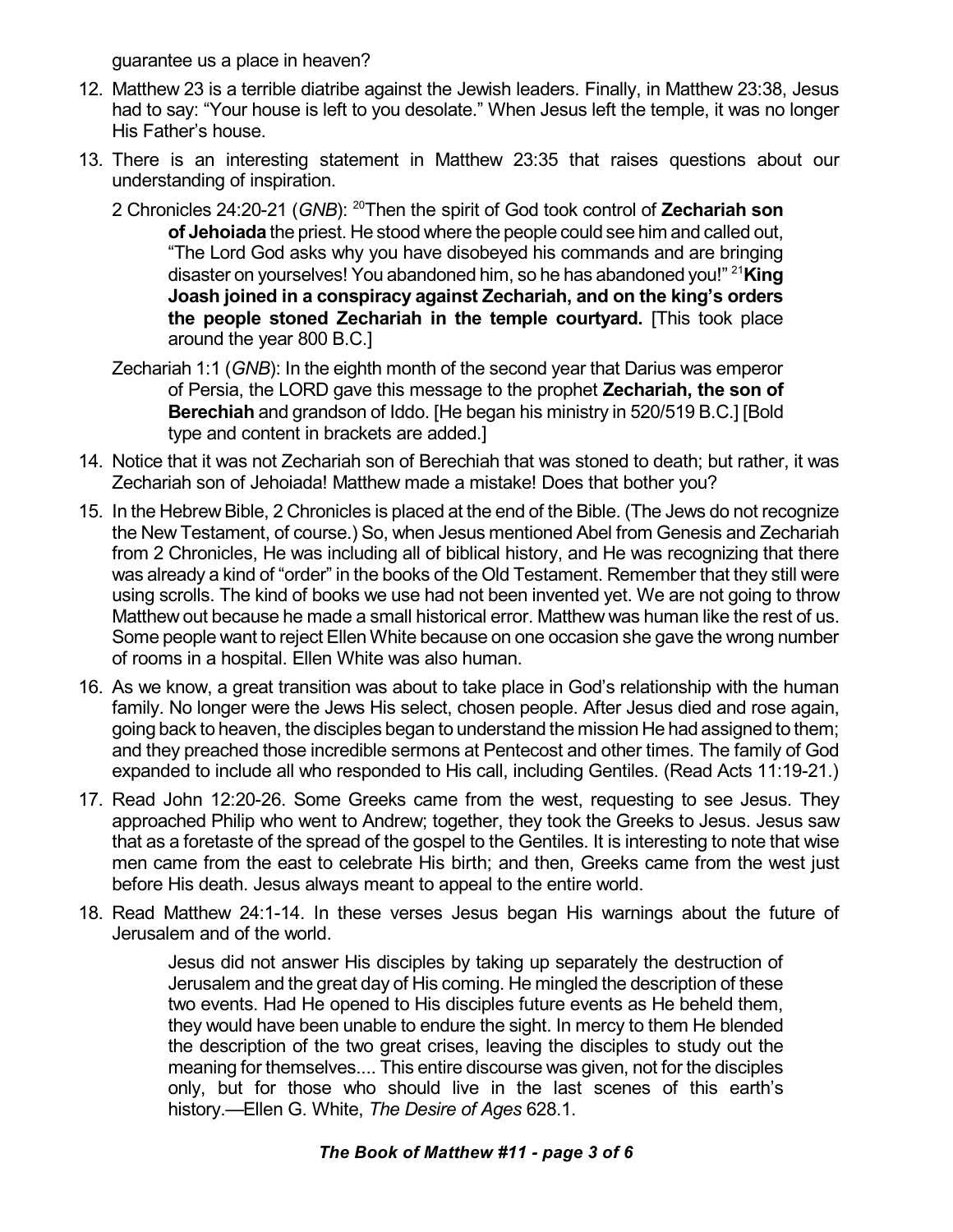- 19. Throughout Matthew 24, He made it very clear that the final events in this earth's history will be a terrible time for Christians. The Devil knows that if a group of Christians remain faithful, he is finished. But, fortunately, if we stay faithful and endure until Christ comes back, it will be a wonderful and unique experience. Christ has promised us a home with Him forever.
- 20. What did He say about the future of Jerusalem and the Jewish people?See Matthew24:15-24.

Matthew 24:21 (*GNB*): ...that time will be **far more terrible than any there has ever been**...

Daniel 12:1 (*GNB*): ...Then there will be a time of troubles, **the worst since nations first came into existence**.

Revelation 7:14 (*GNB*): He said to me, "These are the people who have come safely through **the terrible persecution**...." [Bold type is added.]

21. The destruction of Jerusalem was an absolutely horrendous, awful event.

Christ saw in Jerusalem a symbol of the world hardened in unbelief and rebellion, and hastening on to meet the retributive judgments of God.—Ellen G. White, *The Great Controversy* 22.1.

- 22. But, Jesus had warned them:
	- **Luke 21:20-22** (*NIV*): "When you see Jerusalem being surrounded by armies, you will know that its desolation is near. Then let those who are in Judea flee to the mountains, let those in the city get out, and let those in the country not enter the city. For this is the time of punishment in fulfillment of all that has been written."
- 23. Fortunately, Christians took His warnings seriously, and we read about what happened.

When Christians in Jerusalem sawthis happen, they fled out of the city as Jesus instructed, whereas most of the Jews were left behind and perished. It is estimated that more than one million Jews perished during the siege of Jerusalem, with 97,000 more taken captive. (*Adult Sabbath School Bible Study Guide* for Tuesday, June 7)

However, during a temporary respite, when the Romans unexpectedly raised their siege of Jerusalem, all the Christians fled, and it is said that not one of them lost his life. Their place of retreat was Pella, a city in the foothills east of the Jordan River, about 17 mi. c. 27 km.) south of the Lake of Galilee.—*The SDA Bible Commentary*, vol. 5, p. 499.

Pella (Ancient Greek: *Ðåëëá*, also known in Arabic as *Tabaqat Fahl*) is found in northwestern Jordan, 27.4 km (17 miles) south of the Sea of Galilee.[1] Pella represents one of ten Decapolis cities that were founded during the Hellenistic period and became powerful under Roman jurisdiction. With a history extending back into the Bronze Age, Pella expanded to its largest state during the reign of the Roman Empire....According to Eusebius of Caesarea, Pella was a refuge for Jerusalem Christians in the 1<sup>st</sup> century AD who were fleeing the Jewish–Roman wars. The fighting finally stopped when Jerusalem was destroyed by the Romans in 70 AD.—"Pella, Jordan," *Wikipedia*, April 10, 2016.

But the people of the church in Jerusalem had been commanded by a revelation, vouchsafed to approved men there before the war, to leave the city and to dwell in a certain town of Perea called Pella. And when those that believed in Christ had come thither from Jerusalem, then, as if the royal city of the Jews and the whole land of Judea were entirely destitute of holy men, the judgment of God at length overtook those who had committed such outrages against Christ and his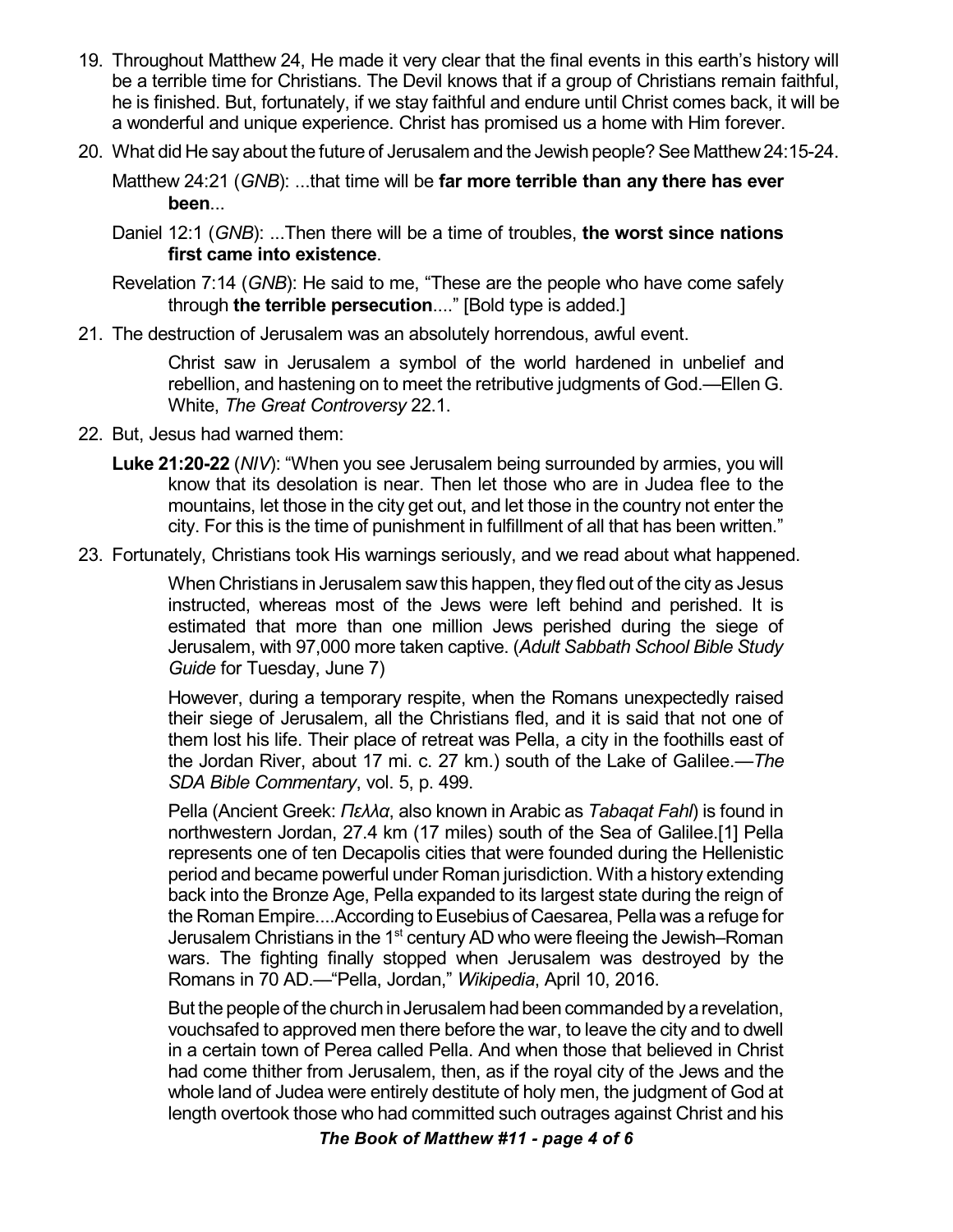apostles, and totally destroyed that generation of impious men.—Eusebius, *History of the Church*, 3.5.3.

**Eusebius** (Hist. Eccl. 3.5.3) and **Epiphanius of Salamis in Cyprus** (A.D. 315–403) (Adv. Haeres. 29.7.7–8) **mention Pella of the Decapolis as a place of refuge for the Christian community of Jerusalem in A.D. 69- 70.**—Rey-Coquais, J.-P. (1992). Decapolis. In D. N. Freedman (Ed.), S. Rosoff (Trans.), *The Anchor Yale Bible Dictionary* (Vol. 2, p. 116). New York: Doubleday. [Bold type is added.]

24. It is hard to read about the destruction of Jerusalem. And it is even harder to imagine that the events just before the second coming of Jesus will be even worse!

> Terrible were the calamities that fell upon Jerusalem when the siege was resumed by Titus. The city was invested at the time of the Passover, when millions of Jews were assembled within its walls. Their stores of provision, which if carefully preserved would have supplied the inhabitants for years, had previously been destroyed through the jealousy and revenge of the contending factions, and now all the horrors of starvation were experienced. A measure of wheat was sold for a talent. So fierce were the pangs of hunger that men would gnaw the leather of their belts and sandals and the covering of their shields. Great numbers of the people would steal out at night to gather wild plants growing outside the city walls, though many were seized and put to death with cruel torture, and often those who returned in safety were robbed of what they had gleaned at so great peril. The most inhuman tortures were inflicted by those in power, to force from the want-stricken people the last scanty supplies which they might have concealed. And these cruelties were not infrequently practiced by men who were themselves well fed, and who were merely desirous of laying up a store of provision for the future.

> Thousands perished from famine and pestilence. Natural affection seemed to have been destroyed. Husbands robbed their wives, and wives their husbands. Children would be seen snatching the food from the mouths of their aged parents. The question of the prophet, "Can a woman forget her sucking child?" received the answer within the walls of that doomed city: "The hands of the pitiful women have sodden their own children: they were their meat in the destruction of the daughter of my people." Isaiah 49:15; Lamentations 4:10. Again was fulfilled the warning prophecy given fourteen centuries before: "The tender and delicate woman among you, which would not adventure to set the sole of her foot upon the ground for delicateness and tenderness, her eye shall be evil toward the husband of her bosom, and toward her son, and toward her daughter, ... and toward her children which she shall bear: for she shall eat them for want of all things secretly in the siege and straitness, wherewith thine enemy shall distress thee in thy gates." Deuteronomy 28:56, 57.

> The Roman leaders endeavored to strike terror to the Jews and thus cause them to surrender. Those prisoners who resisted when taken, were scourged, tortured, and crucified before the wall of the city. Hundreds were daily put to death in this manner, and the dreadful work continued until, along the Valley of Jehoshaphat and at Calvary, crosses were erected in so great numbers that there was scarcely room to move among them. So terribly was visited that awful imprecation uttered before the judgment seat of Pilate: "His blood be on us, and on our children." Matthew 27:25.—Ellen G. White, *The Great Controversy* 31.2-

## *The Book of Matthew #11 - page 5 of 6*